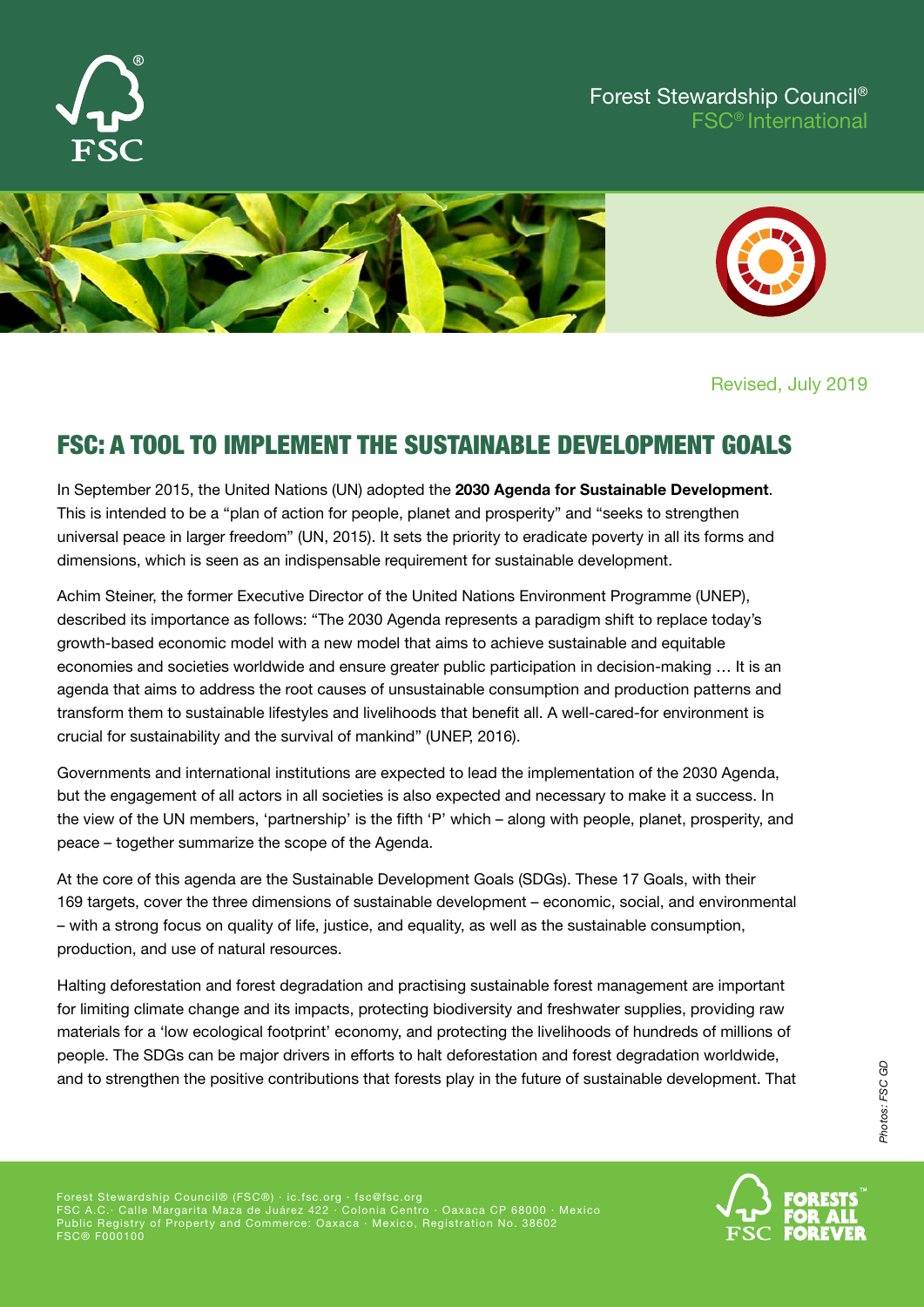is why the Forest Stewardship Council (FSC) actively supported the formulation of the SDGs and the indicators that will help actors to focus their actions.

FSC is a partnership organization that brings together environmental, social, and economic interests *(see Box 1)*, and FSC certification has become the world's leading scheme for promoting sustainable forest management, with a strong focus on mobilizing consumers through its chain of custody and labelling schemes. Started as a voluntary and market-driven tool, the FSC certification scheme is increasingly used by public authorities as part of their sustainable development agendas.

FSC certification can become a key tool in achieving a substantial part of the SDGs. Our most direct contribution will be to Target 15.2 (as explained in more detail later on), but the way we work, the practices followed by FSC-certified foresters, and the impacts we have on forest markets all make FSC an ally in achieving several of the SDGs. The rest of this document describes how FSC certification contributes to 14 of the Goals and 40 of the targets.

#### Box 1. FSC: a robust scheme that delivers sustainable development

FSC is an independent, nongovernmental membership organization that promotes the environmentally sound, socially beneficial, and economically prosperous management of the world's forests. FSC was initiated in 1990 and formalized in 1994 to help consumers and businesses identify products from well-managed forests. The entire organization comprises an international umbrella with more than 1,000 members (organizations and individuals) and, currently, 54 national offices and 8 regional and subregional representations.

FSC sets standards for forest management, which include legal, environmental, social, economic, and monitoring requirements. Foresters who comply with these requirements can become certified and use this status in their communications and trade. The granting of certificates and the regular verification of performance is carried out by independent certification bodies, which are overseen by a specialized organization, Assurance Services International.

To ensure that wood harvested in FSC-certified forests ends up in FSC-labelled products in a reliable manner, FSC has developed standards and procedures for companies active in the supply chain. The labelling of products as FSC certified is allowed only when all supplying companies in such a chain are FSC certified. As FSC recognizes the environmental advantage of recycled inputs, it has also developed a special standard for users to provide evidence of a product's recycled origins.

In 2015, the revised Principles and Criteria for Forest Stewardship were complemented with a set of **International Generic Indicators** (IGIs) to give more specific guidance to national FSC standard-setting processes. From 2016 onwards, these IGIs are being converted into national FSC forest stewardship standards (for more details, see Karmann et al., 2016).

The governance of FSC is based on a three-chamber model, guaranteeing balanced, multi-stakeholder decision-making across environmental, social, and economic interests. At the national level, the same governance model is applied to FSC national organizations and standard development groups.

In May 2019, some 200 million hectares of forest were certified to FSC standards (16 per cent of the world's production forests) in 84 countries, through more than 1,600 certificates engaging some 165,000 forest owners and managers, and some 60,000 companies were covered by more than 37,000 chain of custody certificates in 123 countries.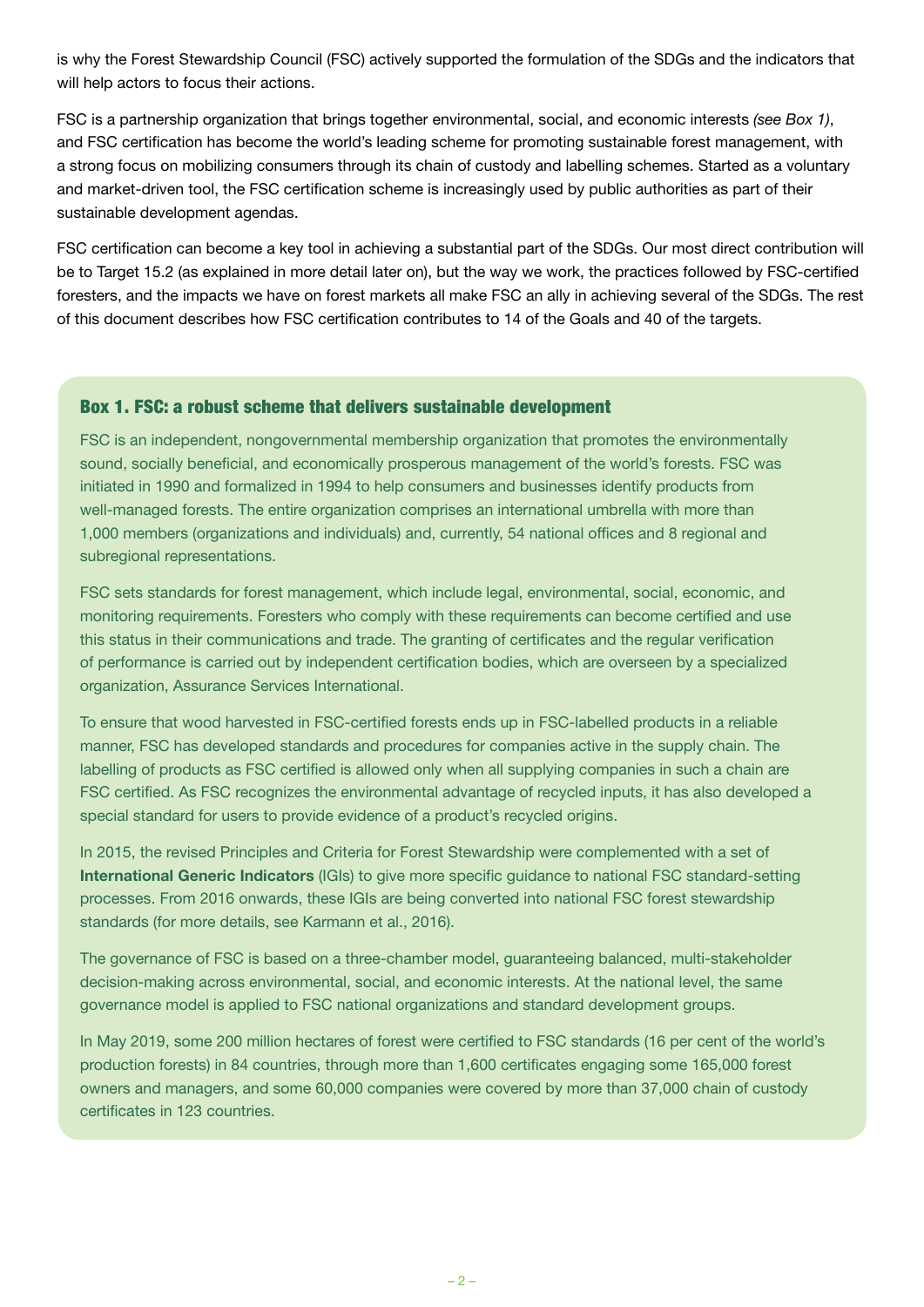## Goal 15. Life on land

In the 2030 Agenda, the governments of the world "recognize that social and economic development depends on the sustainable management of our planet's natural resources" (UN, 2015). In support of this, Goal 15 focuses on the conservation, restoration, and sustainable use of terrestrial ecosystems – such as forests, wetlands, drylands, and mountains – by 2020 or 2030.

Under this, the FSC contribution is mostly directed towards Target 15.2: "By 2020, promote the implementation of sustainable management of all types of forests, halt deforestation, restore degraded forests and substantially increase afforestation and reforestation globally." Since 2017, assessment of progress towards the global indicator for Target 15.2 – progress towards sustainable forest management – has included reporting on forest certification, led by the Food and Agriculture Organization of the United Nations (FAO).

FSC was founded to promote sustainable forest management globally and its certification scheme is now being applied in around 200 million hectares, covering one sixth of the world's production of industrial roundwood. Its standards have been developed and reviewed through balanced, multi-stakeholder decision-making processes, with the active involvement of world-leading environmental organizations (including WWF and Greenpeace), and representatives of workers' groups and Indigenous Peoples, as well as researchers, foresters, and forest industries.

The FSC forest management standards place strict requirements on forest managers to prevent deforestation, avoid forest degradation, and maintain biodiversity and ecosystem functions. Only those forest managers that meet these standards are granted FSC certificates, and this certification remains in place for only as long as they are met.

Applying the principles of FSC in forest restoration and afforestation projects can direct them towards the creation of multifunctional forests, with benefits beyond the borders of the project; certification can also add to the economic prospects of such projects. In conclusion, forest certification schemes – such as those put forward by FSC – are valid indicators for Target 15.2 that can be applied worldwide, and which are transparent and verifiable.

The role of FSC goes beyond Target 15.2, however, and is relevant to most other targets under Goal 15. For example, FSC certification plays a role in the conservation and restoration of forest ecosystems (Target 15.1). A study from the Maya Biosphere Reserve in Guatemala (Hodgdon et al., 2015) confirmed that FSC-certified areas do much better in this respect than legally protected sites in the same national park.

FSC certification, or relevant stipulations derived from its Principles and Criteria, can also be used for the afforestation of degraded lands and soils (Target 15.3), mountain ecosystems (Target 15.4), and natural habitats (Target 15.5). FSC-certified forest managers must prevent the "poaching and trafficking of protected species of flora and fauna" (Target 15.7)<sup>1</sup> as well as avoid (or at least minimize) the use of alien species (Target 15.8). Moreover, FSC certification focuses not only on better policing of forest management units, but also on prevention of degradation by offering better livelihood opportunities for communities neighbouring or affected by certified forests (Target 15.C).

## Goal 1. No poverty

The FSC contribution to the fight against poverty is modest but relevant. In some cases, smallholders and community foresters can gain additional income and security by applying for FSC certification. Some povertyreducing benefits are directly laid down in the FSC requirements; others depend more on the market and whether customers of foresters are prepared, or able, to pay extra for products and/or agree to fair, long-term contracts.

The organization's contributions to poverty reduction are often more substantial in situations where people live in certified forests. FSC rules require the payment of reasonable, 'living wages',<sup>2</sup> training, the protection of forest

<sup>1</sup> See also FSC and Trade of Endangered Species (FSC, 2019b).

<sup>2</sup> "The remuneration received for a standard work week by a worker in a particular place sufficient to afford a decent standard of living for the worker and her or his family. Elements of a decent standard of living include food, water, housing, education, health care, transport, clothing, and other essential needs, including provision for unexpected events (Source: A Shared Approach to a Living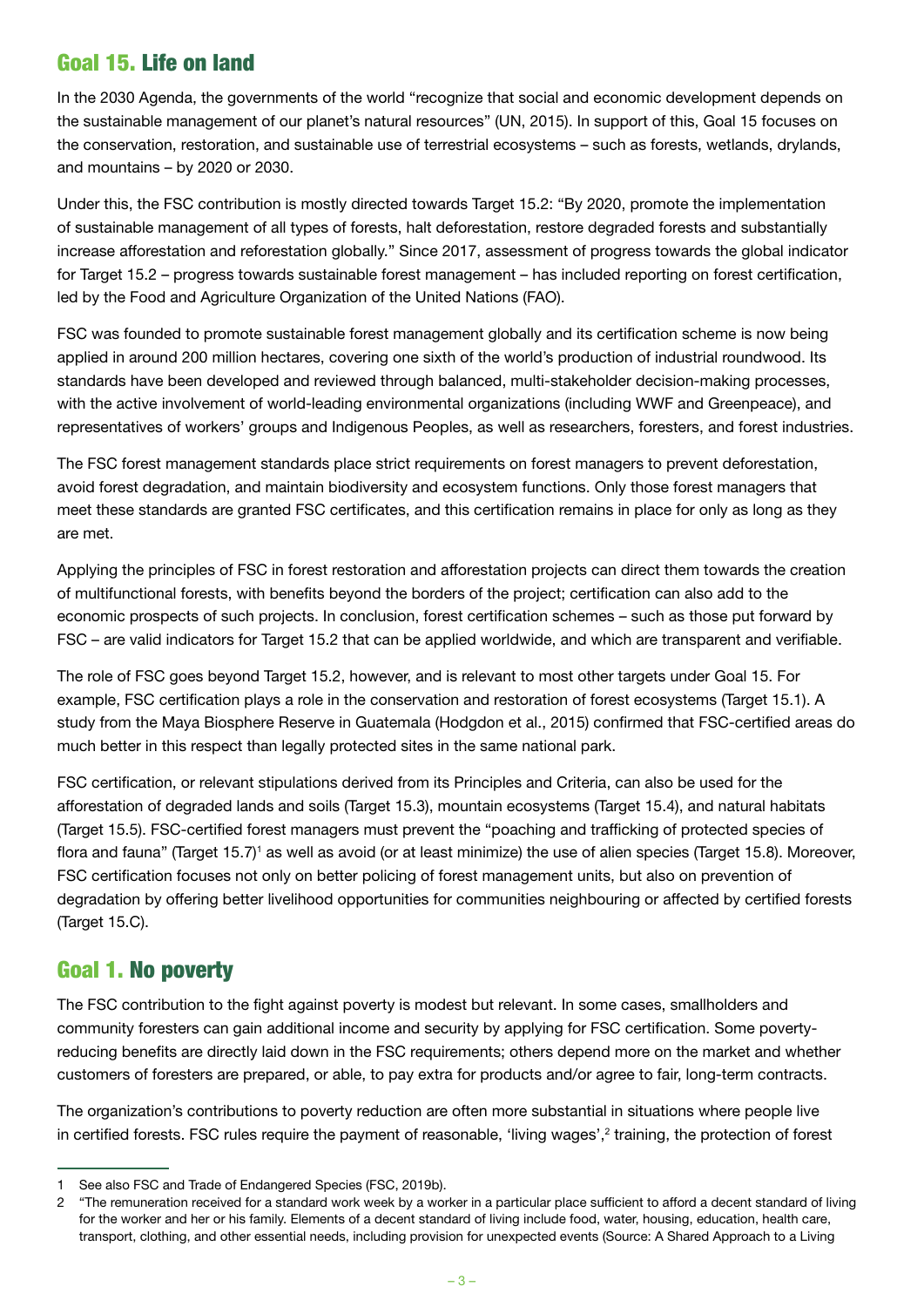workers, and agreements with local populations that guarantee they share in the benefits of forest management. This can include the construction and running of schools and/or hospitals, which increase access to education and health care – two elements that contribute to poverty alleviation.<sup>3</sup>

More specifically, FSC contributes to Target 1.5: "By 2030 build the resilience of the poor and those in vulnerable situations, and reduce their exposure and vulnerability to climate-related extreme events and other economic, social and environmental shocks and disasters." This is because FSC certification maintains or improves the resilience of forests and ensures cleaner, more stable water flows from certified forests. This is important to more than 2 billion people for whom the forests are an important part of their livelihood.

## Goal 2. Zero hunger

It is well known that forests are key to protecting biodiversity and to mitigating the effects of climate change. However, their contribution to alleviating hunger and improving nutrition has been somewhat neglected. So, while Goal 2 focuses on agriculture, FSC can still contribute, in particular to Target 2.4 on sustainable food production systems and resilient agricultural practices.

A total of 821 million people are undernourished worldwide (United Nations Secretary-General, 2019) and malnutrition affects nearly every country on the planet. As population estimates for 2050 reach over 9 billion, issues of food security and nutrition now dominate many academic and policy debates. Despite impressive productivity increases, there is growing evidence that conventional agricultural strategies fall short of eliminating global hunger, as well as having long-term ecological consequences.

Forests can play an important role in complementing agricultural production to address Goal 2 of zero hunger. For example, forests and trees can be managed to provide better and more nutritionally balanced diets, greater control over food inputs (particularly during lean seasons and periods of vulnerability, and especially for marginalized groups), and deliver ecosystem services for crop production (Vira et al., 2015).

## Goal 3. Healthy lives and well-being

Well-managed forests can support efforts to reduce the impact of pollution and secure forest functions and resources important to human health. On the ground, FSC supports forest workers' health by ensuring health and safety practices are in place. This includes the FSC pesticides restrictions policy (FSC, 2019a). FSC-certified companies must provide workers with job-specific training and supervision to ensure safety in both forestry and the upstream production chain. They must also have mechanisms for providing fair compensation to workers in the case of occupational diseases.

A study carried out in the Congo Basin showed significantly better provision in FSC concessions than in neighbouring concessions (Cerutti et al., 2014) of: safety equipment (100 per cent compared with 75 per cent), procedures to control and verify use of safety equipment (90 per cent cf. 25 per cent), and health and life insurance for all staff (100 per cent cf. 25 per cent).

Beyond that, the requirement to "contribute to maintaining or enhancing the social and economic wellbeing of local communities" (FSC Forest Stewardship Principle 4) has led to the provision of health (and education) facilities for people living on FSC-certified forest concessions. The same Congo Basin study again showed large differences: potable water availability (86 per cent cf. 67 per cent), individual home showers and toilet systems (100 per cent cf. 46 per cent), and local medical facilities (100 per cent cf. 38 per cent).

Thereby, FSC certification contributes in particular to SDG targets 3.3 (on diseases), 3.8 (access to health care and medicines), and 3.9 (on impacts of pesticides).

Wage. ISEAL Living Wage Group. November 2013)" (FSC, 2018a).

<sup>3</sup> For examples of the social benefits of FSC certification, see Cerutti et al. (2014) and Krummenacher (2013).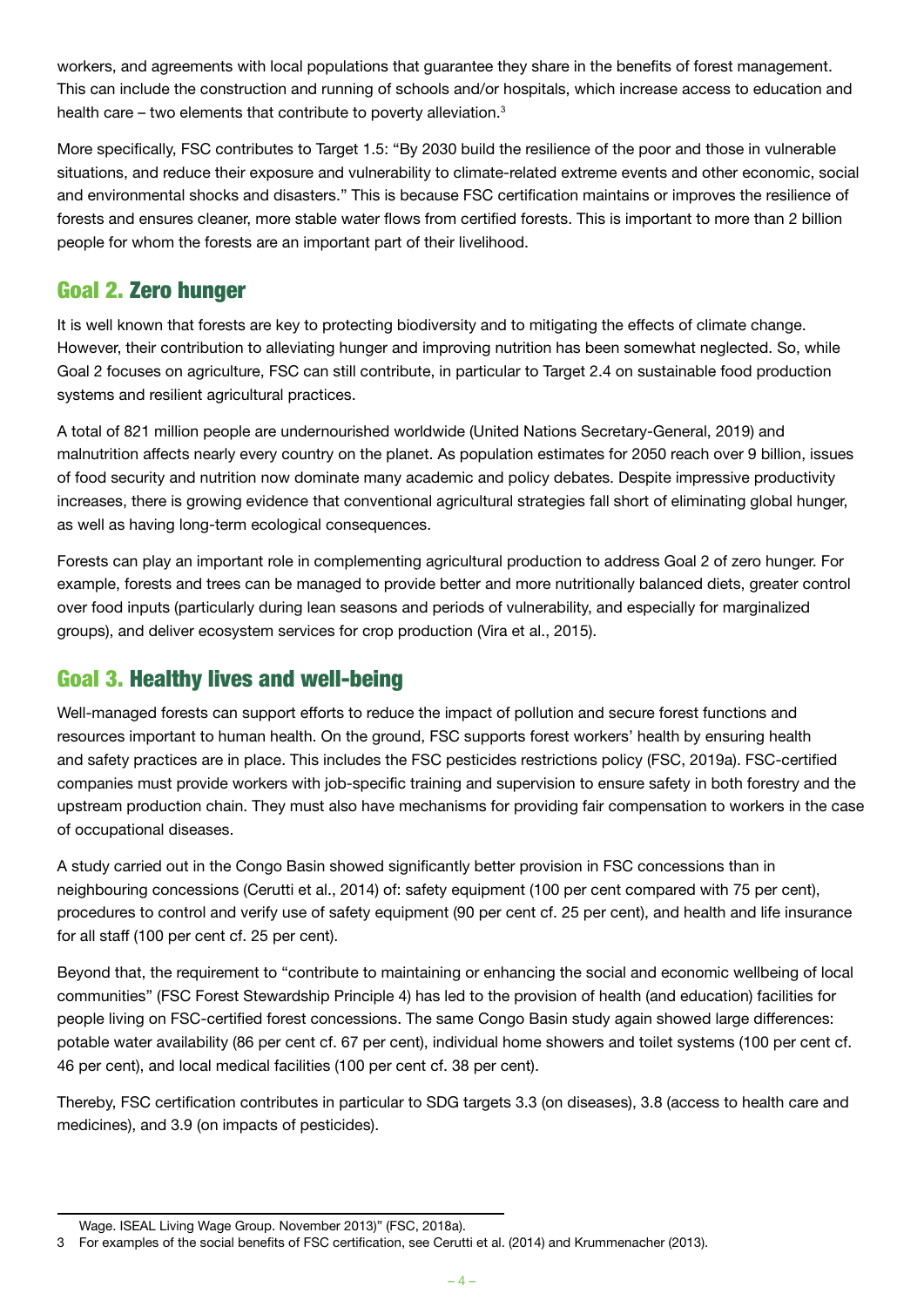## Goal 4. Quality education

FSC forest management requirements contribute to the increase of educational opportunities for girls and boys, as well as adults, in situations where communities live inside FSC forest management units and official education is poor or absent (as part of the implementation of the Forest Stewardship Principle 4). The study on the Congo Basin shows that the "Education opportunities on addition to state-run services" in FSC-certified concessions is 78 per cent compared with 33 per cent in other concessions (Cerutti et al., 2014).

In this way, FSC contributes to Target 4.1 on education for all girls and boys.

Furthermore, training for forest workers is an integral part of the FSC system (FSC, 2018a).

## Goal 5. Gender equality

FSC defines gender equality as women and men having "equal conditions for realizing their full human rights and for contributing to, and benefiting from, economic, social, cultural and political development" (FSC, 2018a). As such, FSC contributes to Goal 5 in several ways. Since the early versions of the FSC Principles and Criteria, FSC has required adherence with the International Labour Organization's (ILO) Core Conventions, including Convention 111 on discrimination (occupation and employment). In the latest version of the Principles and Criteria (FSC, 2015), Criterion 2 incorporates the promotion of "gender equality in employment practices, training opportunities, awarding of contracts, processes of engagement and management activities."

This requirement is further elaborated in several indicators that have to be applied in all national forest stewardship standards. These indicators focus on both promoting gender equality and preventing gender discrimination. They place special emphasis on job opportunities and equal treatment regarding training and health-and-safety programmes for work typically carried out by women. They include equal pay for the same types of work and safe payment methods. They guarantee maternity leave of at least six weeks after childbirth and opportunity for parental leave. They cover opportunities for equal engagement in meetings and decision-making processes and, finally, stipulate that "confidential and effective mechanisms exist for reporting and eliminating cases of sexual harassment and discrimination based on gender, marital status, parenthood or sexual orientation" (FSC, 2018a).

FSC requires organizations that are developing standards to investigate the legal situation related to gender equality and the gaps between that and what FSC requires. These developers then need to set requirements to bridge that gap, such as (additional) training, alternative payment and assignment methods, flexible working hours, paternity leave, child daycare. In this way, FSC will contribute to Target 5.5 on equality in decision-making, and Target 5.A on access to economic resources, ownership, etc.

#### Goal 6. Clean water and sanitation

FSC, with its ecosystem approach, contributes – within the scope of certified areas – to Target 6.4 on efficient and sustainable water use, Target 6.5 on integrated water resource management, and Target 6.6 on the protection of water-related ecosystems. Criterion 6.7 of the FSC Principles and Criteria in particular focuses on protecting and restoring "natural watercourses, water bodies, riparian zones and their connectivity." Foresters are obliged to "avoid negative impacts on water quality and quantity and mitigate and remedy those that occur."

Other criteria in FSC Principles 2, 5, 7, and 10 indirectly contribute to maintaining water quality in forests, through training forest workers in manoeuvring machines, waste management, and forest road construction, among others. In addition to these requirements – which are valid for all FSC certificate holders – FSC currently elaborates specific requirements for forest managers that use FSC certification as specific evidence for payments for ecosystem services, including watershed services. These will further contribute to Goal 6.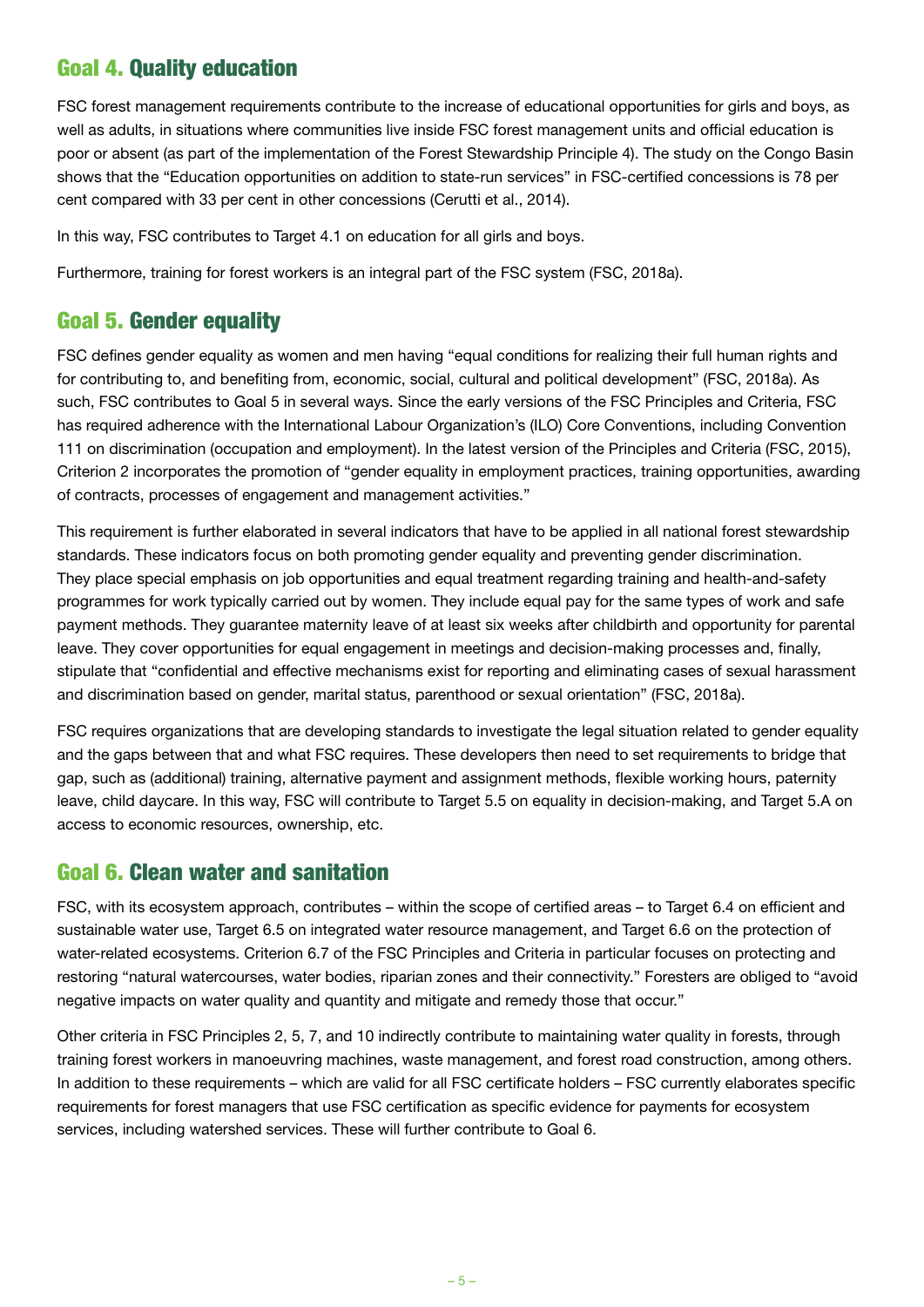## Goal 7. Affordable and clean energy

Wood is an important source of energy. Globally, 2.6 billion people depend on fuelwood, with a large proportion of those living in developing countries. At least 80 per cent of the population in Sub-Saharan Africa uses fuelwood for cooking and sterilizing water, and the lack of alternative energy sources, combined with urban population growth, is driving up the demand for fuelwood. For example, it is estimated that the use of charcoal in towns and cities in Sub-Saharan Africa rises by 3.3 per cent every year (Onyango, 2015).

Besides these traditional uses, the use of fuelwood in industry is increasing again, as it is an energy source that can reduce the climate impacts of energy production. FSC certification can be used to ensure that fuelwood is effective as an alternative to fossil fuels and avoids adverse impacts. FSC recognizes that carbon capture and storage is an important component of forest ecosystem services – one that is paradoxically both central to climate stability and threatened by increased demands for carbon-neutral bio-energy.

The new *FSC Ecosystems Services Procedure* (FSC, 2018b) can be used to measure and communicate the impacts of forest management on the carbon stock, as well as of the consequences of harvesting forest materials for bio-energy use.

This means that FSC certification is not only a reliable tool for promoting sustainable forest management, but also a step towards the sustainable production of bio-energy that will help to minimize greenhouse gas emissions. This contributes to Target 7.2, to increase the share of renewable energy by 2030.

### Goal 8. Decent work and economic growth

The FSC system is a model in which the use of wood as an environmentally and socially sound resource actively contributes to sustainable economic development. In terms of resource efficiency (Target 8.4), FSC foresees that the use of wood will increase, replacing unsustainable materials such as concrete, steel, and oil. However, even sustainably managed forests cannot deliver limitless volumes of resources. Therefore, it is necessary to minimize waste in the production process, use forest resources efficiently, and re-use waste. All of these are supported by the FSC scheme. For example, FSC has created a special label for products made of 100 per cent recycled materials and accepts reclaimed materials as equivalent to wood from certified or controlled sources.

Furthermore, FSC supports the SDG targets on employment, decent work, and equal pay (Target 8.5); the eradication of forced labour and child labour (Target 8.7); and the protection of labour rights and ensuring safe and secure working environments (Target 8.8). FSC Principle 2 is dedicated to workers' rights and employment conditions, which includes specific criteria and indicators to ensure the application of the ILO Core Conventions, gender equality in the workplace, health and safety practices, 'living' wages, training, conflict resolution, engagement with workers, and damage avoidance and compensation.

## Goal 12. Responsible consumption and production

FSC is a tool to promote sustainable consumption and production. On the production side, it requires management practices that maintain the resource base while harvesting forest materials and providing services. With its claims and labelling system, it offers an opportunity for manufacturers to source from sustainably managed forests. For consumers, it provides a choice in terms of sustainably produced materials for construction, wood panels, flooring, furniture, paper, and more. In this way, FSC contributes to Target 12.2 on sustainable management and efficient use of natural resources, Target 12.6 on company reporting on sustainable practices, and Target 12.8 on information and awareness.

In relation to Target 12.7 on sustainable public procurement, FSC appreciates that more and more public authorities require sustainable sourcing in their purchasing policies and recognize that FSC claims and labels provide evidence of this. This is quite common in Europe, North America, and Japan. FSC has also started a project to promote use of its certification in sustainable public procurement in Latin America, where it is also seeking to mobilize demand for local certified wood.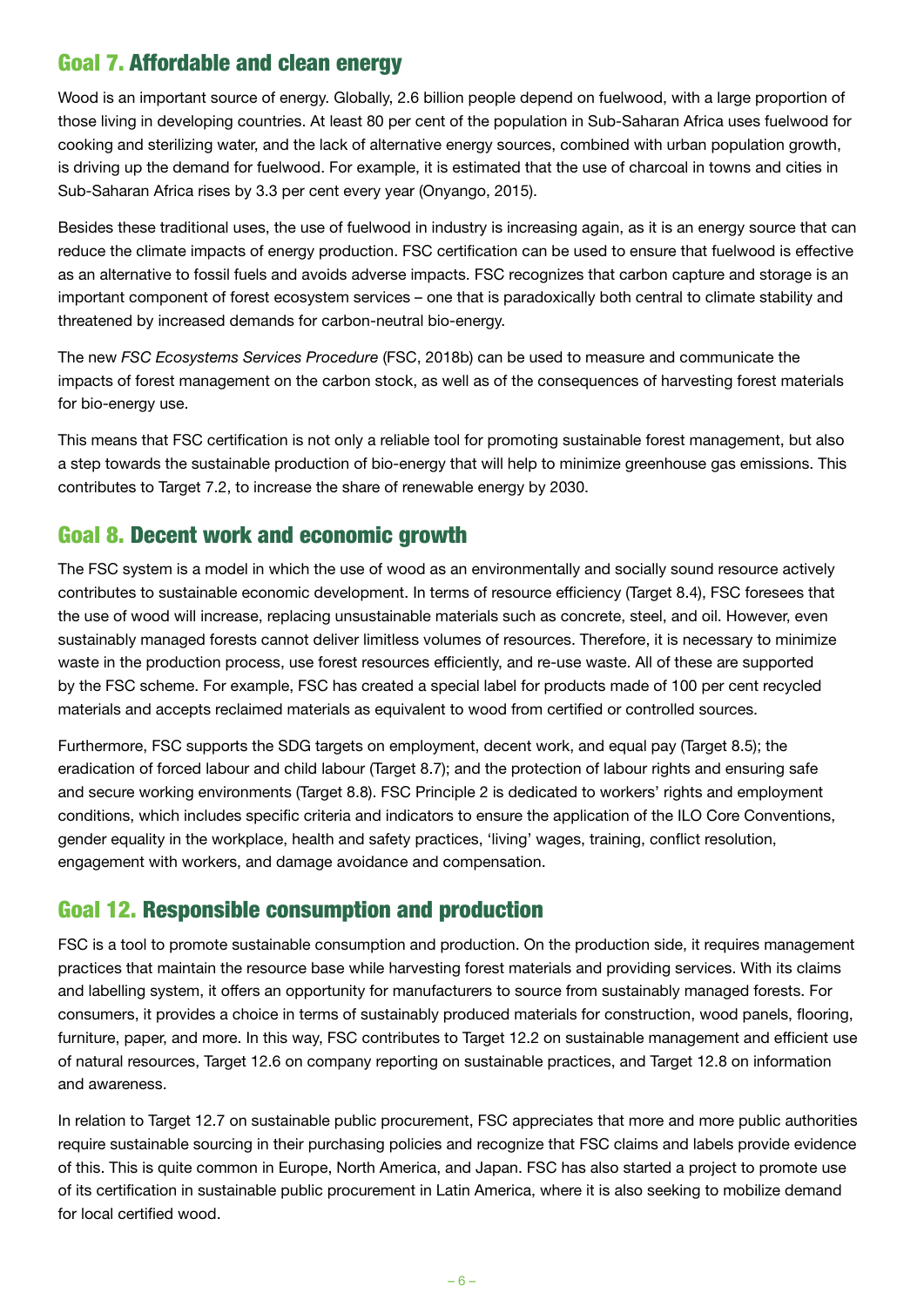Public procurement can be an important driver for sustainable forest management if it gives clear signals to forest managers and manufacturers that certification will become and remain the preferred option. Public procurement is also one of the six elements of the 10-year framework of programmes on sustainable consumption and production patterns (addressing Target 12.1).

As mentioned, FSC promotes and rewards, through certificates, the re-use of wood materials; this contributes to Target 12.5 on waste reduction. Lastly, the presence of FSC in a number of developing countries, in the form of FSC national organizations and/or certificate holders, contributes to Target 12.A on capacity-building in developing countries for more sustainable patterns of consumption and production.

## Goal 13. Climate action

Forests play an essential role in climate regulation. Together with oceans, forests are the key ecosystem that removes carbon dioxide (CO<sub>2</sub>) from the atmosphere. Carbon is stored in both trees and forest soils, and the world's forests contain roughly as much carbon as the atmosphere. The Paris Agreement on climate change, agreed in December 2015, highlights the importance of forests in tackling climate change, and calls on all countries to conserve and enhance their carbon reservoirs and sinks in forests.

In terms of carbon in wood products, the FSC certification scheme for forest management, its chain of custody control standards, and its outreach to consumers through its labels, all contribute to mitigating climate change by promoting sustainable forest management, and by promoting the recycling of used wood materials. FSC gives special attention to protecting the function of forests as net removers of CO<sub>2</sub> from the atmosphere. FSC has also started to develop new tools that reward the preservation of valuable ecosystem services, including carbon storage, in responsibly managed forests.

In terms of forest soils, FSC only grants certificates to foresters that manage infrastructural development, transport activities, and silviculture so that water resources and soils are protected (Criterion 10.10); thus, contrary to many agricultural practices, FSC does not accept significant disturbances to forest soils. Application of the precautionary approach to control the erosion of vulnerable soils and slopes, and protect water catchments, is included in high conservation value 4 of FSC Principle 9, which covers critical ecosystem services. In this way, FSC contributes in particular to Target 13.1 on resilience.

#### Goal 14. Life below water

Land-based activities contribute to the pollution of the seas and oceans. This includes chemicals and nutrients from pesticides and fertilizers.

While the main source of such pollution is agriculture, forestry contributes as well. FSC contributes to Target 14.1, on preventing and significantly reducing marine pollution, in its overall requirements for protection and restoration of natural watercourses, and in the prevention, mitigation, or remediation of negative impacts.

FSC-certified forests contribute to efficient and sustainable water use, integrated water resource management, and protection of water-related ecosystems. FSC requires the protection and restoration of "natural watercourses, water bodies, riparian zones and their connectivity" (FSC, 2015, 2018a). And foresters are obliged to "avoid negative impacts on water quality and quantity and mitigate and remedy those that occur" (FSC, 2015, 2018a). Furthermore, FSC has strict requirements for the minimization or avoidance of the use of fertilizers, pesticides, and biological control agents.

## Goal 16. Peace, justice, and strong institutions

For FSC, the enforcement of relevant laws is the basis of sustainable forest management. It is reflected in FSC Principle 1 and elaborated in specific requirements regarding legal rights to harvest and harvesting activities, environmental and social requirements, and customary rights.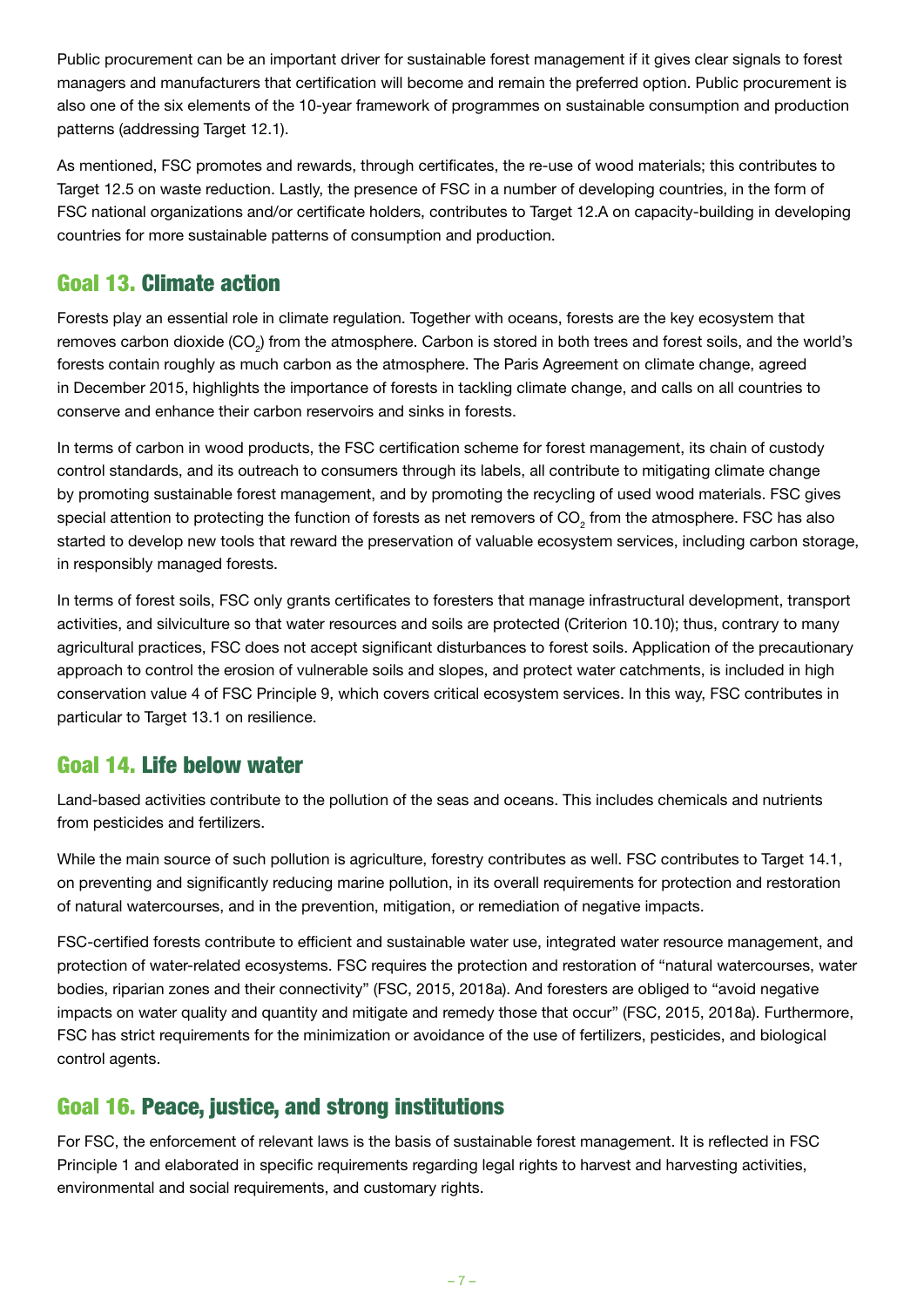With regard to corruption and bribery, FSC requires forest managers to publicize a non-bribery commitment (neither paying nor receiving bribes) and, depending on the situation, take specific measures to ensure their non-involvement in corruption. In this way, FSC contributes in particular to Target 16.3 about the rule of law, and Target 16.5, to reduce corruption and bribery.

The FSC governance system and stakeholder engagement in political decision-making at international and national levels (including in the development of national standards and in preparation for certification decisions) has been repeatedly described in positive terms as contributing to improved societal governance and engagement of citizens in decision-making. An example is a study focussing on Russia, which concluded: "At the broadest level, one could argue that FSC transformed the residents of some timber communities from solely citizens of the Russian Federation to stakeholders engaged in a global process of forest governance under which they have new rights and opportunities for participation" (Henry and Tysiachiouk, 2013).

Another study concluded: "FSC, as one example of private rule-making in world politics, performs three additional functions that shape the contours of global governance: (1) facilitating a solution to complex multi-interest problems, (2) brokering knowledge and norms among a wide range of stakeholders, and (3) constituting a learning network in environmental governance" (Pattberg, 2005).

Through its free, prior, and informed consent (FPIC) requirements, FSC expects its certified entities to establish more inclusive and better governed institutions for negotiations between local populations and logging companies; better managed and more effective benefit-sharing mechanisms; and innovative ways of dealing with problems related to infringements of customary uses. An example of this can be seen in the swisspeace report (Krummenacher, 2013) about a forestry concession in the Congo Basin. These examples show that FSC contributes to Targets 16.6 and 16.7.

## Goal 17. Partnerships for the Goals

FSC supports legal and commercially viable forest management practices that contribute to increasing national incomes through fees and taxes. FSC assists in the implementation of legislation in the United States of America, the European Union, and Australia that aims to close down markets for illegally harvested timber, an activity that often works against sustainable development.

FSC also assists in improving the image of tropical timber in Northern markets, where consumers are concerned about the negative environmental and social impacts of producing such timber.

In this way, FSC contributes to Target 17.1 on domestic resource mobilization, and Target 17.11 on increasing exports from developing countries.

Lastly, the way FSC is composed and works contributes in particular to Target 17.17 on the promotion of civil society partnerships (Karmann et al., 2016). This is particularly relevant to group certification, where smallholders work together under one forest stewardship certificate; this cooperation can range from an administrative connection to joint training and management activities, in some cases supported by a wood-processing company.

## **Conclusion**

As demonstrated by these contributions to 14 Goals and 40 targets, FSC is clearly a significant instrument for achieving the SDGs. Indeed, FSC is a relevant partner for all who seek to take action – based on legal and customary rights, and the engagement of all interested parties – to support sustainable natural resources management and the achievement of social and economic objectives.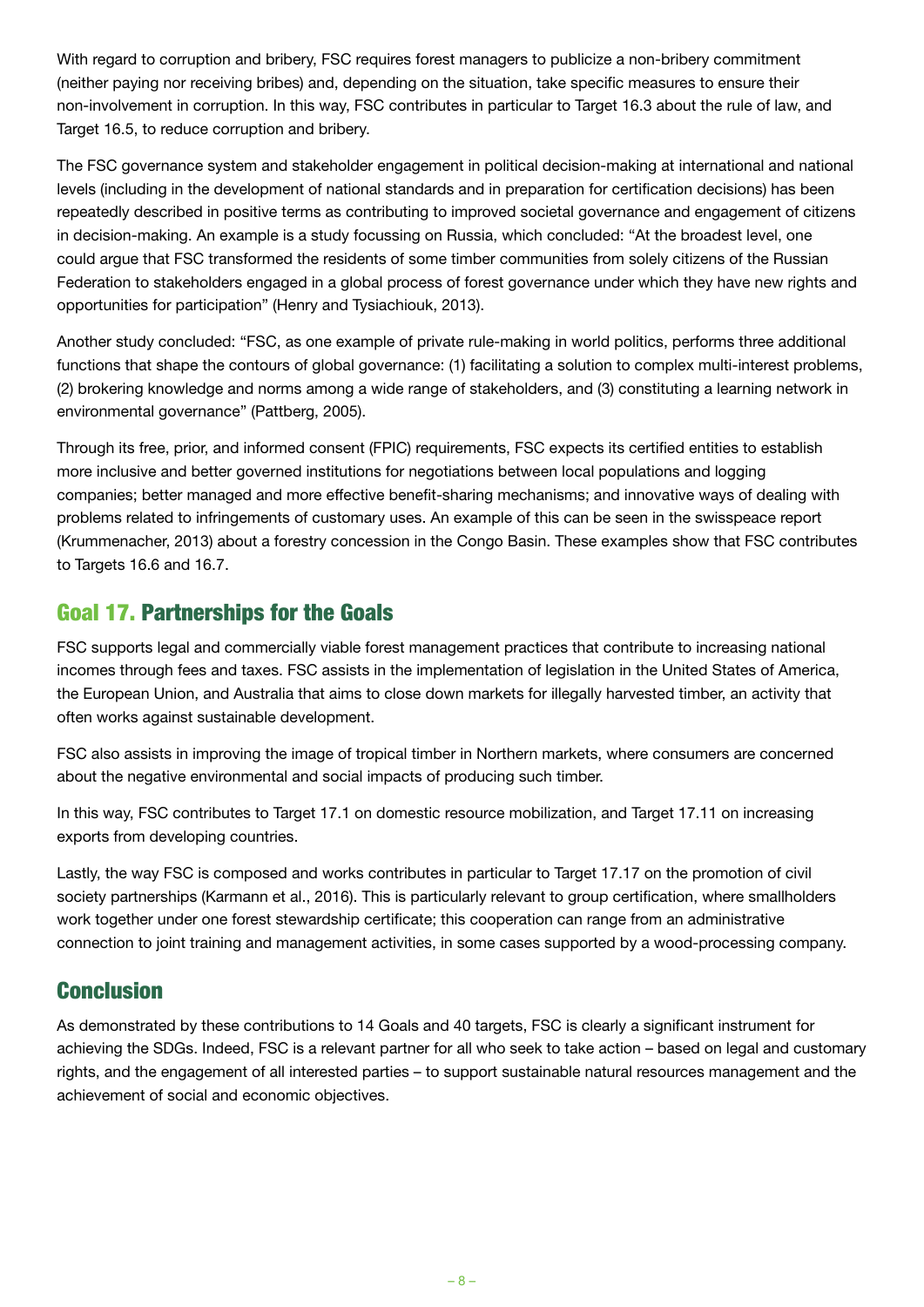### References

Cerutti, P.O., Lescuyer, G., Tsanga, R., Kassa, S.N., Mapangou, P.R., Mendoula, E.E., Missamba-Lola, A.P., Nasi, R., Eckebil, P.P.T., and Yembe, R.Y. (2014) *Social Impacts of the Forest Stewardship Council Certification: An Assessment in the Congo Basin*. Occasional Paper 103. Center for International Forestry Research, Bogor. (Also available at [http://www.cifor.org/publications/pdf\\_files/OccPapers/OP-103.pdf](http://www.cifor.org/publications/pdf_files/OccPapers/OP-103.pdf), accessed 1 August 2016).

FSC (2015) *FSC Principles and Criteria for Forest Stewardship*. FSC-STD-01-001 V5-2 EN. Forest Stewardship Council, Bonn. (Also available at<https://ic.fsc.org/en/document-center/id/59>).

FSC (2018a) *International Generic Indicators*. FSC-STD-60-004 V2-0 EN. Forest Stewardship Council, Bonn. (Also available at <https://ic.fsc.org/en/document-center/id/335>).

FSC (2018b) *FSC Ecosystem Services Procedure: Impact Demonstration and Market Tools*. FSC-PRO-30-006 V1-0 EN. Forest Stewardship Council, Bonn. (Also available at <https://ic.fsc.org/en/document-center/id/328>).

FSC (2019a) *FSC Pesticides Policy*. FSC-POL-30-001 V3-0. Forest Stewardship Council, Bonn. (Also available at <https://ic.fsc.org/en/document-center/id/374>, accessed 1 July 2019).

FSC (2019b) *FSC and Trade of Endangered Species*. Forest Stewardship Council, Bonn. (Also available at [https://ic.fsc.org/file-download.fsc-and-trade-of-endangered-species.a-8718.pdf,](https://ic.fsc.org/file-download.fsc-and-trade-of-endangered-species.a-8718.pdf) accessed 1 July 2019).

Henry, L.A., and Tysianchniouk, M. (2013) *Managed Citizenship: Global Forest Governance and Democracy in Russian Communities*. An NCEEER Working Paper. National Council for Eurasian and East European Research, Seattle, WA. (Also available at [https://www.ucis.pitt.edu/nceeer/2013\\_827-06\\_Henry.pdf,](https://www.ucis.pitt.edu/nceeer/2013_827-06_Henry.pdf) accessed 9 July 2019).

Hodgdon, B.D., Hughwell, D., Hugo Ramos, V., and McNab, R.B. (2015) *Deforestation Trends in the Maya Biosphere Reserve, Guatemala*. Rainforest Alliance, New York. (Also available at [https://www.rainforest-alliance.org/sites/](https://www.rainforest-alliance.org/sites/default/files/2016-08/MBR-Deforestation-Trends.pdf) [default/files/2016-08/MBR-Deforestation-Trends.pdf,](https://www.rainforest-alliance.org/sites/default/files/2016-08/MBR-Deforestation-Trends.pdf) accessed 26 June 2019).

Karmann, M., Mietinnen, P., and Hontelez, J. (2016) Forest Stewardship Council indicators: development by multi-stakeholder process assures consistency and diversity. In: *Policy Matters* 21, pp. 125–138. IUCN, Gland. (Also available at [https://www.iucn.org/sites/dev/files/policy\\_matters\\_21\\_chapter\\_8\\_forest\\_stewardship\\_council\\_](https://www.iucn.org/sites/dev/files/policy_matters_21_chapter_8_forest_stewardship_council_indicators_development_by_multi-stakeholder_process_assures_consistency_and_diversity.pdf) [indicators\\_development\\_by\\_multi-stakeholder\\_process\\_assures\\_consistency\\_and\\_diversity.pdf,](https://www.iucn.org/sites/dev/files/policy_matters_21_chapter_8_forest_stewardship_council_indicators_development_by_multi-stakeholder_process_assures_consistency_and_diversity.pdf) accessed 1 July 2019).

Krummenacher, H. (2013) *Final Report: Assisting Danzer and Siforco in Meeting Their Obligations Towards the Communities of Bumba*. Swiss Peace Foundation (swisspeace), Bern. (Also available at [https://ic.fsc.org/preview.](https://ic.fsc.org/preview.swisspeace-final-report-bumba-communities-eng.a-3554.pdf) [swisspeace-final-report-bumba-communities-eng.a-3554.pdf](https://ic.fsc.org/preview.swisspeace-final-report-bumba-communities-eng.a-3554.pdf), accessed 1 August 2016).

Onyango, S. (2015) Trees for wood energy and land restoration. World Agroforestry Center, Nairobi. [http://blog.](http://blog.worldagroforestry.org/index.php/2015/12/11/trees-for-wood-energy-and-land-restoration/) [worldagroforestry.org/index.php/2015/12/11/trees-for-wood-energy-and-land-restoration/](http://blog.worldagroforestry.org/index.php/2015/12/11/trees-for-wood-energy-and-land-restoration/) (accessed 12 August 2016).

Pattberg, P. (2005) What role for private rule-making in global environmental governance? Analysing the Forest Stewardship Council (FSC). *International Environmental Agreements: Politics, Law and Economics* 5(2): 175–189. doi:10.1007/s10784-005-0951-y.

UN (2015) Transforming our world: the 2030 Agenda for Sustainable Development. United Nations, New York. <https://sustainabledevelopment.un.org/post2015/transformingourworld>(accessed 1 August 2016).

UNEP (2016) *Delivering on the Environmental Dimension of the 2030 Agenda for Sustainable Development*. UNEP/ EA.2/INF/4. United Nations Environment Assembly of the United Nations Environment Programme, Nairobi. (Also available at [https://undocs.org/UNEP/EA.2/INF/4,](https://undocs.org/UNEP/EA.2/INF/4) accessed 26 June 2019).